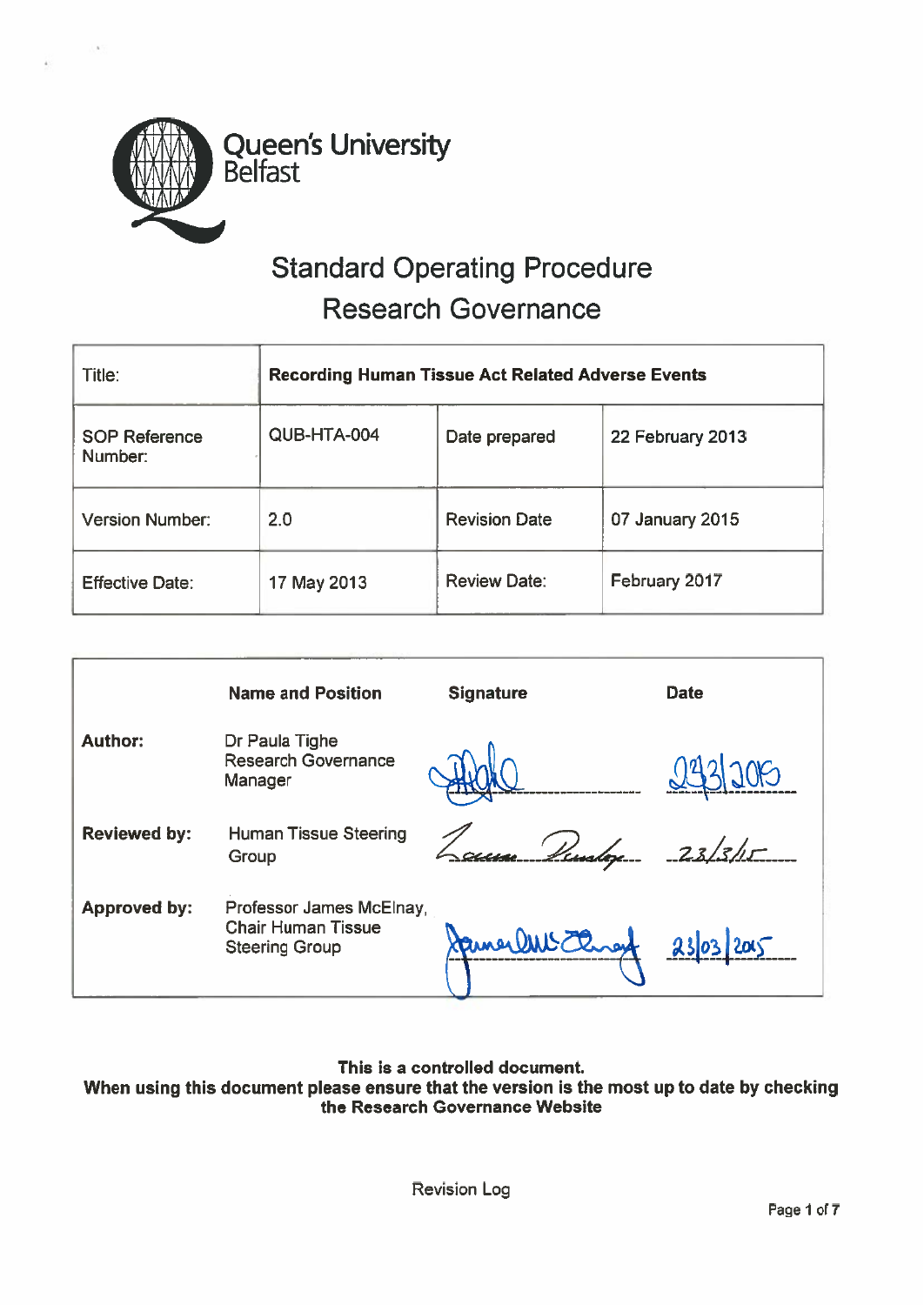| <b>Previous Version</b><br>number | Date of<br>Review/Modification | Reason for<br>Review/Modification                                                                                | <b>New Version</b><br>Number |
|-----------------------------------|--------------------------------|------------------------------------------------------------------------------------------------------------------|------------------------------|
| <b>FMH&amp;LS/SOP/006/01</b>      | 14/02/2013                     | Rewrite because of<br>integration to Research<br>Governance                                                      | v <sub>1.0</sub>             |
| v <sub>1.0</sub>                  | 06/02/2015                     | Periodic Review:<br>Queen's Online replaced<br>by Research<br><b>Governance Website</b><br>details on cover page | v <sub>2.0</sub>             |
|                                   |                                |                                                                                                                  |                              |

 $\sim$   $\sim$ 

 $\alpha$ 

# 1. Purpose

 $e^{-\pi i}$  .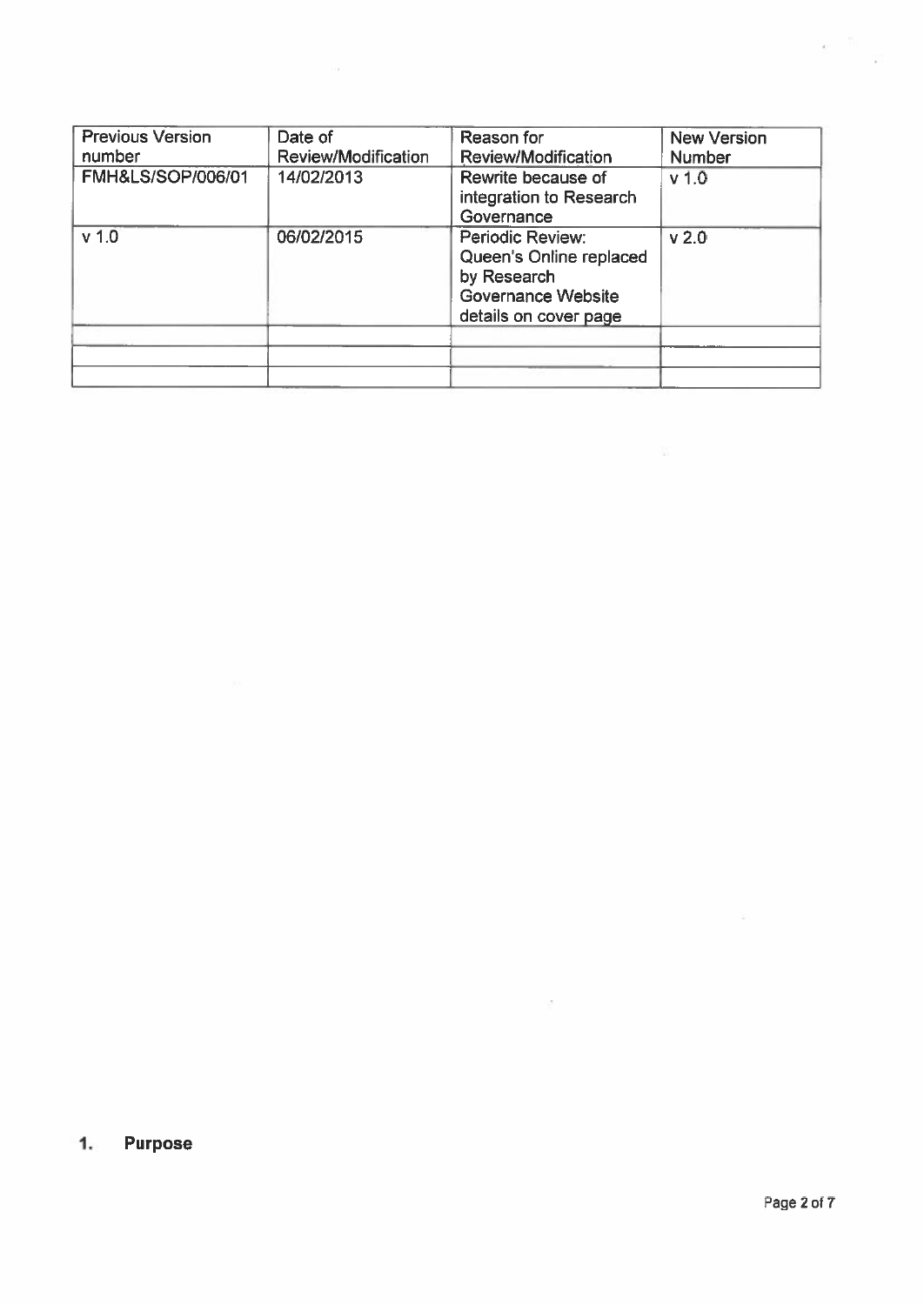This Standard Operating Procedure (SOP) outlines the procedures to be followed when identifying, recording, reporting and handling adverse events (AE5) involving relevant material as defined by the Human Tissue Act.

# 2. Introduction

The Human Tissue Act 2004 (HT Act) came into force on the 01 September 2006 and provides <sup>a</sup> framework for regulation of research involving the removal, storage, use and disposal of human tissue. The Human Tissue Authority requires licensed premises to have procedures in place for reporting and recording AEs.

# 3. Scope

This SOP applies to all University staff and students who, within the scope of the Human Tissue (HT) Act (2004) are involved with the removal, storage and use of human organs and other tissue for scheduled purposes.

#### 4. Responsibilities

#### 4.1 Designated Individual

It is the responsibility of the Designated Individual (Dl) to review all AEs and provide input on any preventive or corrective action as required.

#### 4.2 Person Designated

The PD is responsible for assessing the severity of any AE affecting premises and completing the HTA Adverse Event Notification form and reporting the AE to the DI and Research Governance.

#### 4.3 Chief Investigator

The Chief Investigator (CI) is responsible for assessing the severity of the AE for his/her specific research study and for informing the DI and PD of all suspected or actual AEs.

## 4.4 All staff or students involved in HT Act regulated activities

Staff or students involved in HT Act regulated activities are responsible for reporting any AEs observed or suspected to the PD and/or Cl for the area as appropriate.

#### 4.5 Research Governance

Research Governance is responsible for maintaining records of all reported HT Act related AEs and for collating reports on AE occurrences for review by the Human Tissue Steering Group (HTSG).

#### 5. Procedure

# 5.1 Identification of an AE

A HTA related AE is any event which:

- Caused harm or had the potential to cause harm to staff, visitors or research participants;
- Led to or had the potential to lead to <sup>a</sup> breach of security of the premises and the contents therein;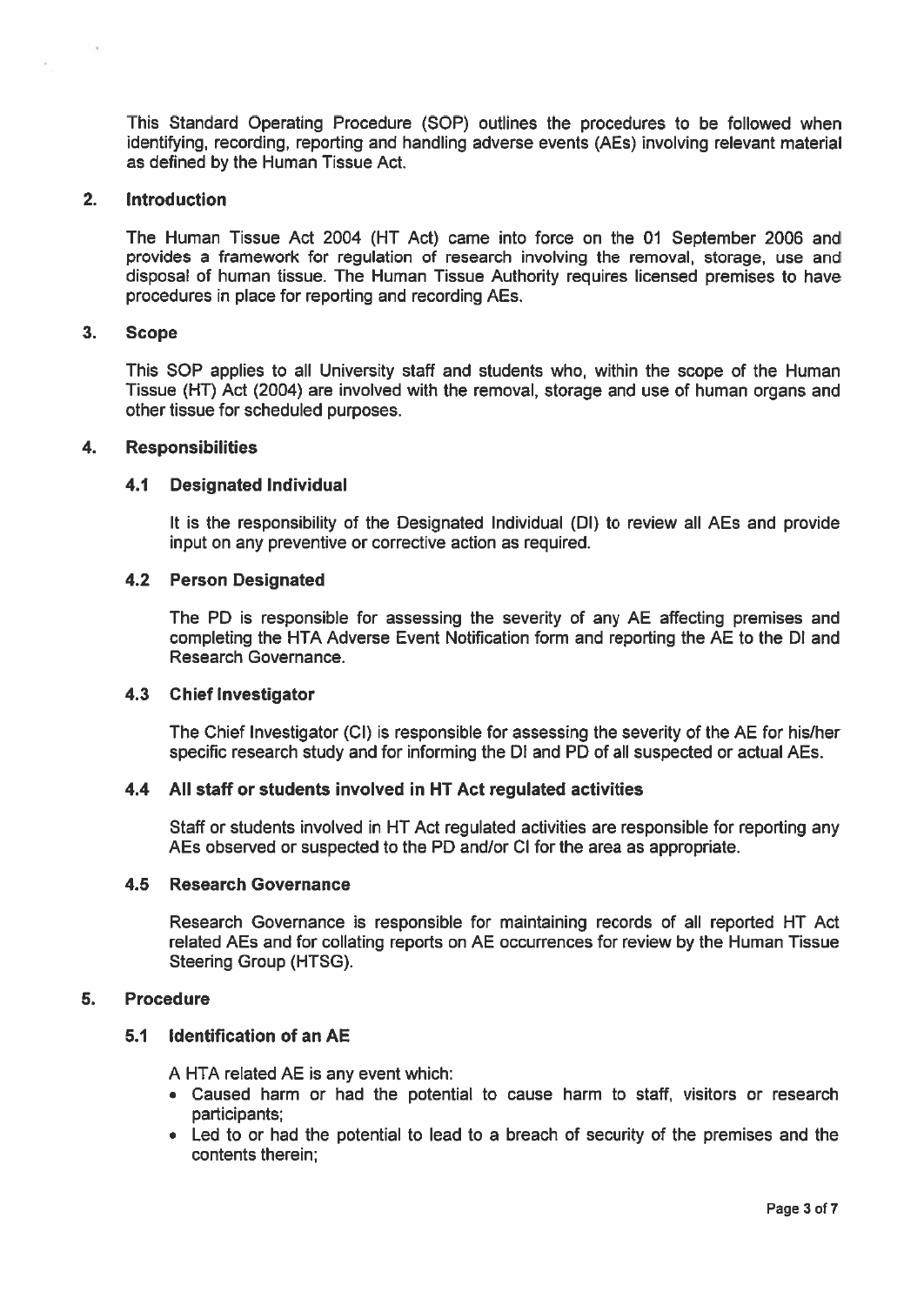- Caused harm or had the potential to cause harm to stored human tissue (including loss);
- Gave rise to an internal enquiry.

Examples of AEs are provided below. These examples are not exclusive and further advice on the identification of an AE may be sought from Research Governance or the area PD if necessary.

Examples of AEs:

- Loss of relevant material (eg freezer breakdown, during transportation);
- Lack of appropriate consent for removal, storage or use of relevant material;
- Incorrect labelling of relevant material;
- Incorrect disposal of relevant material;
- Relevant material not stored in appropriate conditions (eg location is not secure);
- Relevant material transferred without an appropriate Material Transfer Agreement in place;
- Information not entered on QOL Human Tissue Register.

# 5.2 Assessment of an AE

The Dl and PD for the area must be informed as soon as practicable when an AE is observed or suspected.

For study specific AEs the CI will assess the extent of the event and initiate any immediate measures that may be required.

Upon notification of an AE involving premises the PD, in consultation with the Dl, will assess the extent of the event and initiate any immediate measures that may be required.

## 5.3 Reporting and recording of an AF

Any AE observed or suspected must be reported to the DI, PD and Cl (if study specific) as soon as practicable (and no later than 48 hours).

Initial reporting should detail:

- Name of individual who reported the AE;
- The name of the CI;
- Full title of the research study;
- The location where the AE occurred;
- Date/time AE occurred and/or was identified;
- Details of the AE;
- Details of any initial corrective actions.

All AEs must be recorded using the HTA AE repor<sup>t</sup> form (see Appendix 1). The HTA AE repor<sup>t</sup> form must include information on the time, location and nature of the event, the names of those involved and any action taken. The Cl (study specific) or PD (premises) is responsible collating the information required for the HTA AE repor<sup>t</sup> form and for submission of this form to Research Governance. The Cl/PD must repor<sup>t</sup> the AE to Research Governance as soon as possible and no later than within 5 working days of notification. Research Governance must maintain records of all AE reported.

Consideration must also be given to other areas that may be affected by the AE. If an AE results in health and safety, legal, scientific or physical resource implications then it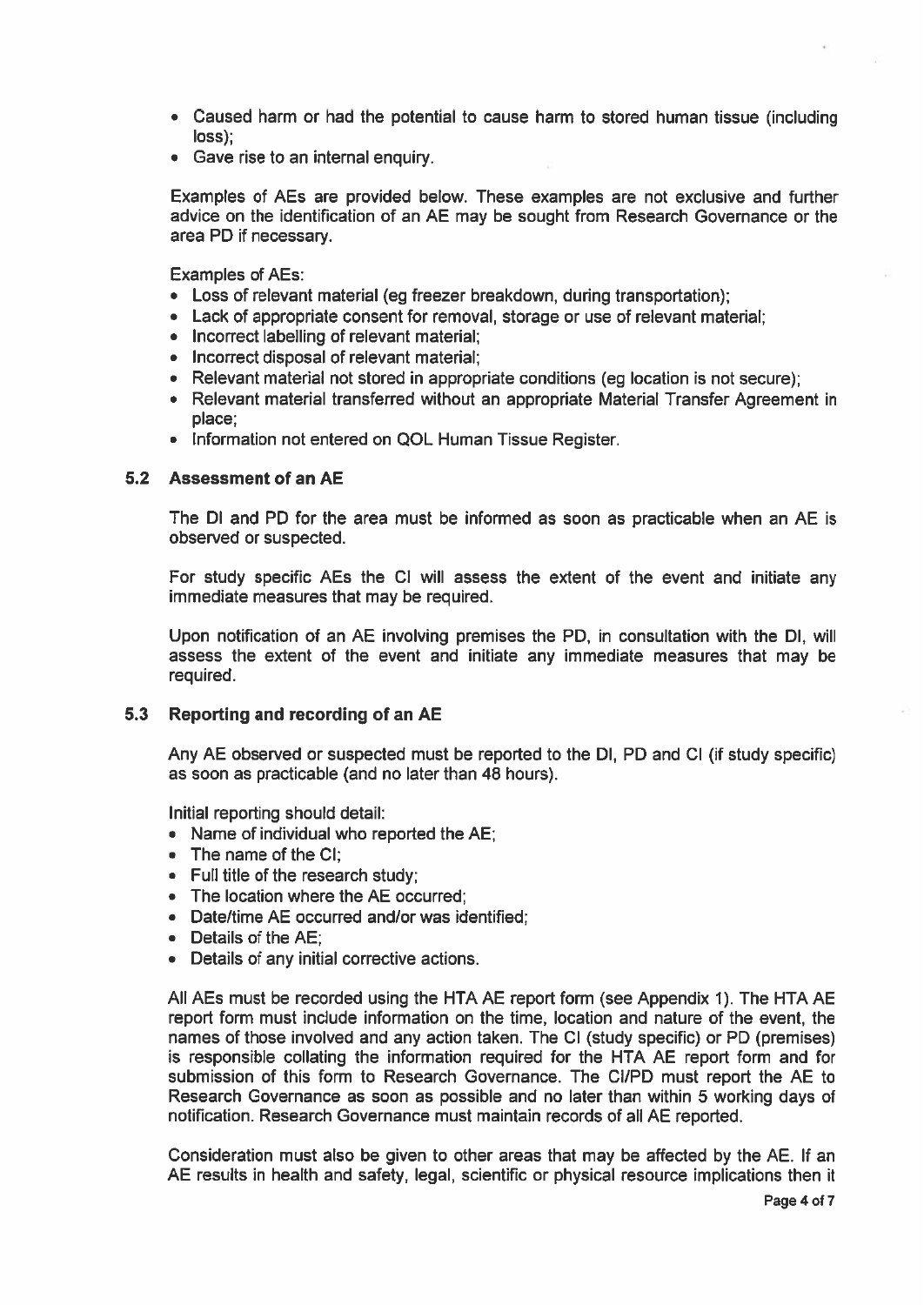must be reported appropriately to the relevant area (eg Estates Directorate, Head of School, Safety Service).

## 5.4 Further action and implementing corrective action

The Cl/PD in consultation with the Dl must determine any action to be taken to preven<sup>t</sup> <sup>a</sup> reoccurrence of an AE.

Upon receipt of <sup>a</sup> HTA AE repor<sup>t</sup> form, Research Governance in consultation with the Dl must determine if any further investigation or audit is required.

HTA AE reports will be collated for consideration by the Human Tissue Steering Group.

#### 6. References

Human Tissue Authority Code of practice 9— Research: http://www.hta.gov.ukilegislationpoliciesandcodesofpractice/codesofpractice/code9research.cf <sup>m</sup> (last accessed January 2015)

Human Tissue Authority definition of relevant material: http://www.hta.gov.uk/legislationpoliciesandcodesofpractice/definitionofrelevantmaterial.cfm (last accessed January 2015)

## 7. Appendices

Appendix 1 HTA Adverse event repor<sup>t</sup> form Appendix 2 HTA Adverse event flowchart

> QUB-HTA-004 Appendix 1

> > Page 5 of 7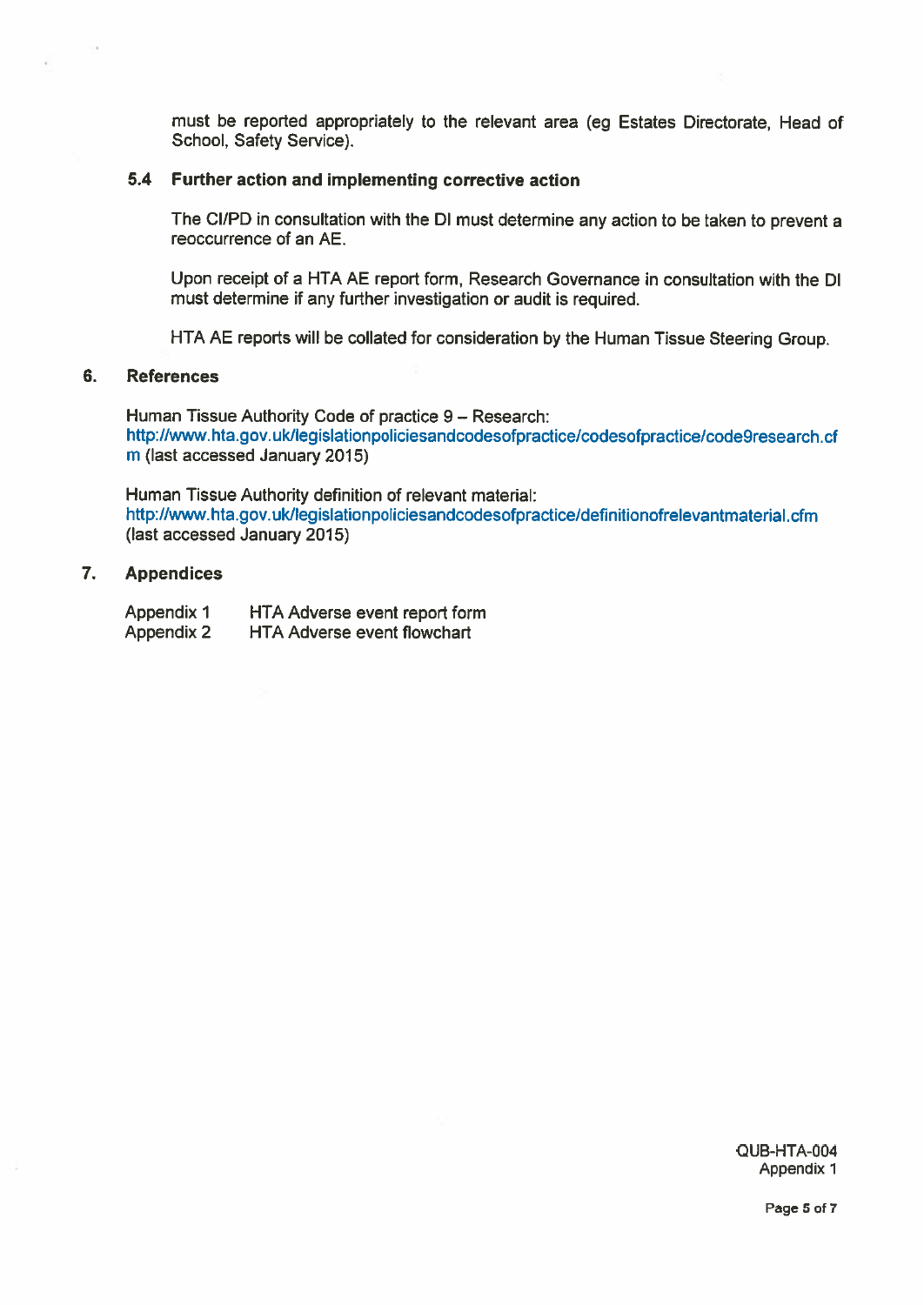

# HTA Adverse Event Notification Form

| Individual reporting the AE:                                                |
|-----------------------------------------------------------------------------|
| Research study details (if applicable)                                      |
| Chief Investigator:                                                         |
| <b>Study Title:</b>                                                         |
| <b>AE</b> details                                                           |
| Date of occurrence:                                                         |
| Location:                                                                   |
| Circumstances of the event (Attach copy of a detailed report if necessary): |
| Implications of the AE:                                                     |
| Action taken:                                                               |

Please return completed form to Research Governance, 63 University Road, Belfast, BT7 1NF or email to researchgovernance@qub.ac.uk

Date received by Research Governance: **Date is a contract to the set of the set of the set of the set of the set of the set of the set of the set of the set of the set of the set of the set of the set of the set of the set**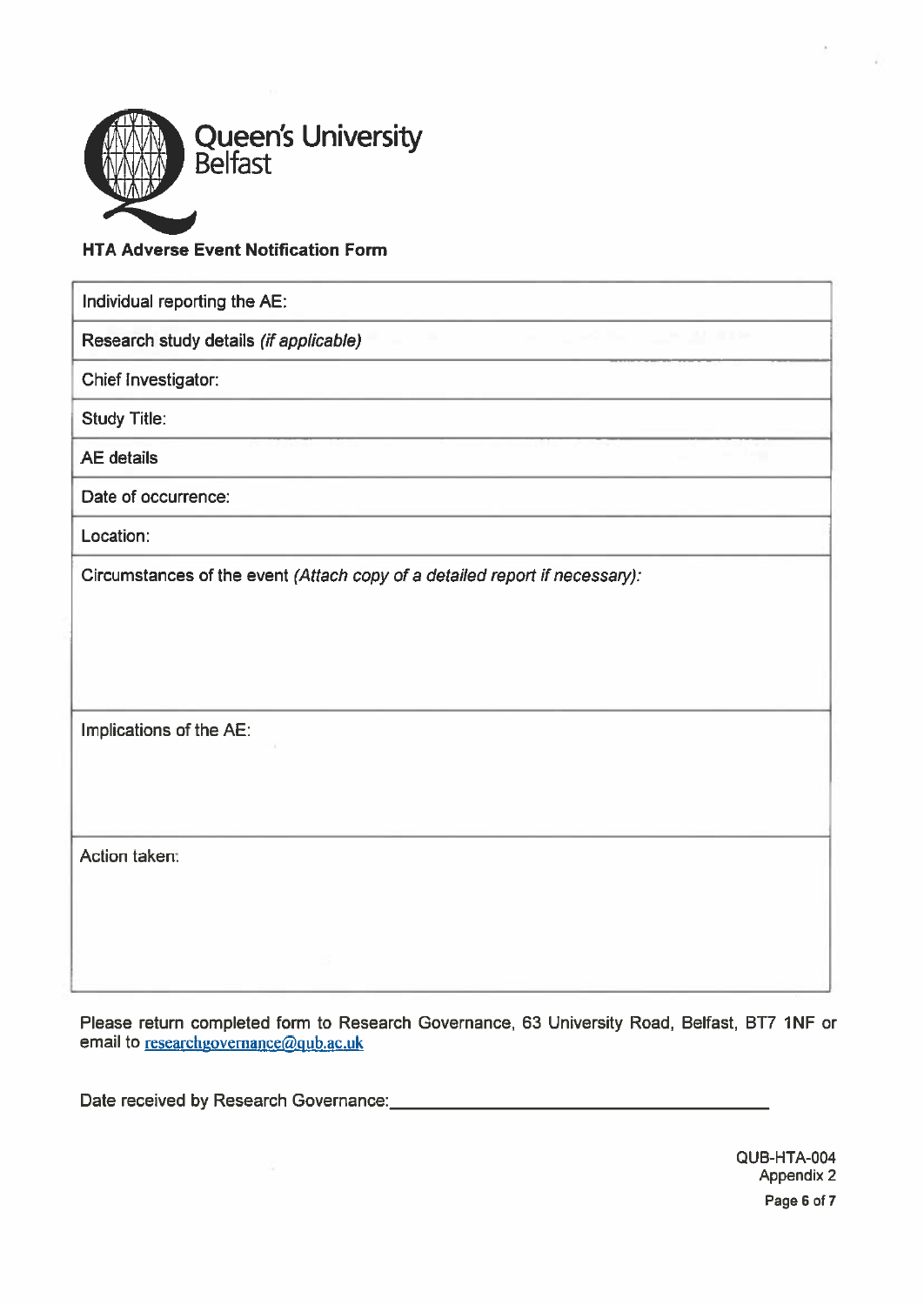# HTA Adverse Event Notification Flowchart

 $\sim$